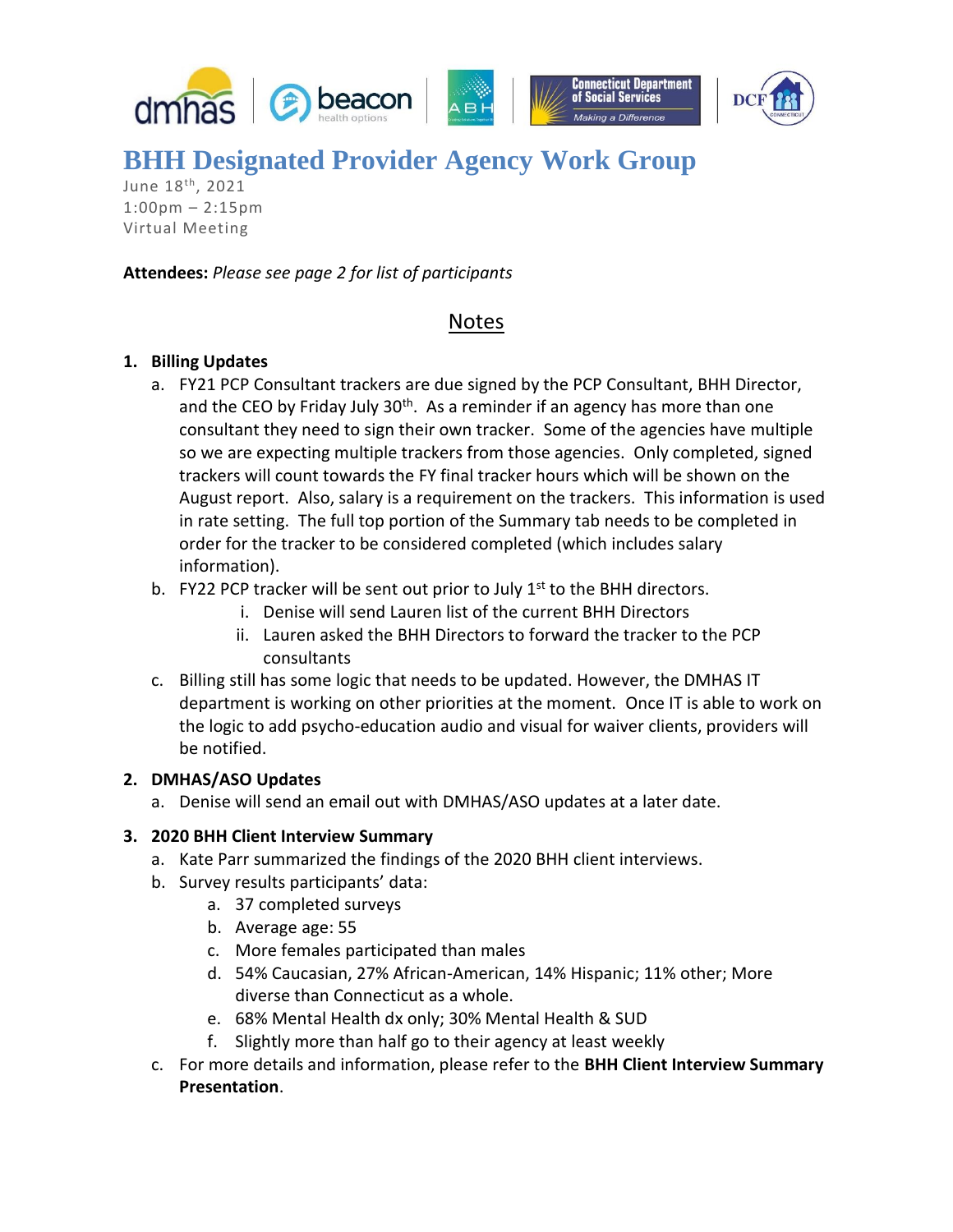## Participant List

| <b>Name</b>              | <b>Agency</b>  | <b>Total Duration (Minutes)</b> |
|--------------------------|----------------|---------------------------------|
| <b>Denise Perez</b>      | <b>ABH</b>     | 115                             |
| <b>Ginny Murdoch</b>     | ABH            | 107                             |
| Paul Zakarian            | <b>ABH</b>     | 77                              |
| Jeannie Wigglesworth     | Beacon         | 103                             |
| Jennifer Gagnon          | Beacon         | 103                             |
| <b>Nancy Patrick</b>     | <b>Bhcare</b>  | 63                              |
| Natashia Plaza           | <b>Bhcare</b>  | 102                             |
| Anthony Lawson           | <b>BHcare</b>  | 102                             |
| <b>Wiley Rutledge</b>    | <b>BHcare</b>  | 101                             |
| <b>Debbie Psanis</b>     | <b>BHcare</b>  | 101                             |
| Maria Carusone           | <b>BHcare</b>  | 100                             |
| <b>Howard Tilove</b>     | <b>Bridges</b> | 115                             |
| <b>Trish Kramer</b>      | <b>Bridges</b> | 110                             |
| <b>Matias Cordal</b>     | <b>Bridges</b> | 104                             |
| Patricia Bennett         | <b>Bridges</b> | 101                             |
| Jaya Daptardar           | <b>Bridges</b> | 50                              |
| Patience Claver-Obinna   | <b>Bridges</b> | 103                             |
| Moneeva Jarvis           | <b>Bridges</b> | 101                             |
| Antoinette Masucci       | <b>Bridges</b> | 25                              |
| Jason Boucher            | <b>CHR</b>     | 110                             |
| Pattrah Miller           | <b>CHR</b>     | 75                              |
| Christopher Porcher      | <b>CMHA</b>    | 92                              |
| Meliza Skutulas          | <b>CMHA</b>    | 92                              |
| <b>Velvet Yusko</b>      | <b>CMHC</b>    | 107                             |
| Cheryl Entwisle          | <b>CMHC</b>    | 106                             |
| Susan Swonson-Liso       | <b>CMHC</b>    | 80                              |
| Karolina Dudzik          | <b>CMHC</b>    | 102                             |
| <b>Molly Malone</b>      | <b>CMHC</b>    | 101                             |
| Karsten Olsen            | <b>CMHC</b>    | 21                              |
| <b>Ellen Severn</b>      | <b>CRMHC</b>   | 109                             |
| Sylvia Malcomb           | <b>CRMHC</b>   | 104                             |
| <b>Claude Fields</b>     | <b>CRMHC</b>   | 104                             |
| <b>Sterling Gatewood</b> | <b>CRMHC</b>   | 102                             |
| Annette Sanabria         | <b>CRMHC</b>   | 87                              |
| Charlene Snipes-Walker   | <b>CRMHC</b>   | 27                              |
| Mary Germano             | <b>CRMHC</b>   | 84                              |
| Katharine Willis         | <b>DMHAS</b>   | 110                             |
| Lauren Staiger           | <b>DMHAS</b>   | 106                             |
| Carleen Zambetti         | <b>DMHAS</b>   | 106                             |
| <b>Ryan Grealis</b>      | <b>DMHAS</b>   | 103                             |
| Elizabeth DeConto        | Rushford       | 108                             |
| Kimberly Whipple         | Rushford       | 104                             |
| Nicholina Galinsky       | <b>RVS</b>     | 107                             |